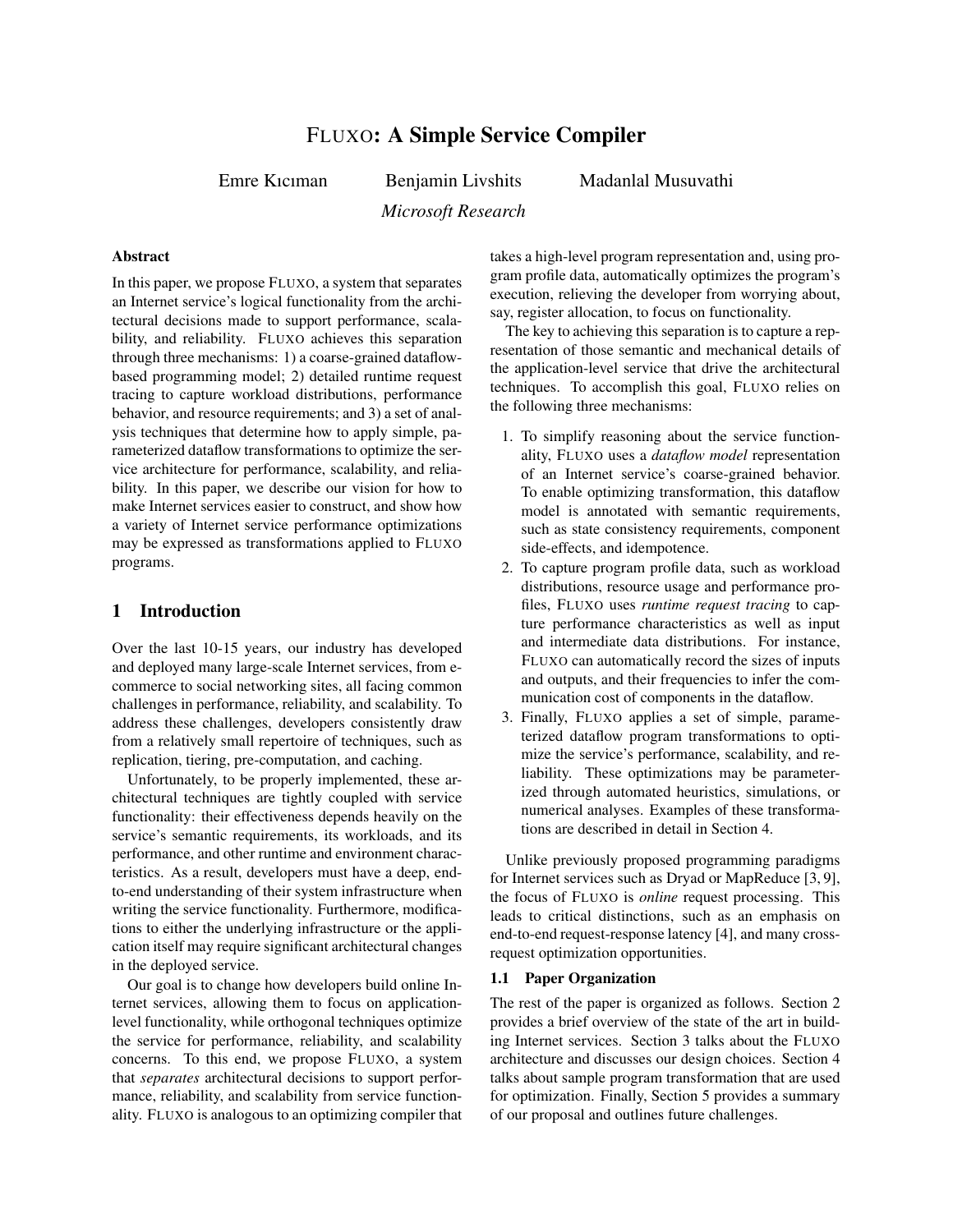### 2 Background and Motivation

Our motivation for FLUXO came first from an internal survey we conducted of large-scale services at Microsoft. While the provenance of these systems varies greatly having been built by different groups within Microsoft over more than a decade, or even being brought into Microsoft via acquisitions—we found that all of these systems re-used a small number of architectural patterns. This same observation holds true of publicly available reports of other services' architectures [2, 8, 11, 13].

While describing each of these architectural patterns is outside the scope of this short paper, many of the more prevalent techniques are described by Hamilton [7], and include tiering of services, extensive use of caching, and denormalization of data. These patterns are not simply reused "cookie-cutter," but must be specialized to suit a specific service's requirements and workloads. Understanding the interactions among system components, workloads, and semantic requirements, however, is nontrivial. For instance, we demonstrate in a companion paper [12] that the optimal caching for an Internet service varies significantly with the input workload distribution. Manually maintaining near-optimal caching policies with dynamic changes in the input workload distribution is simply not feasible.

While there are a number of frameworks for easing the building of large-scale interactive services, they are, to our knowledge, focused primarily on reuse of infrastructure rather than separating application-level functionality from architectural decisions. For example, while Java EE (formerly J2EE) provides core caching, tiering and partitioning functionality, developers must still manually decide what and how to cache, tier and partition in their system. These choices are scattered throughout the application-level code [14], making the code hard to understand, maintain, and redeploy. Platform computing services such as Amazon's EC2 and Azure provide elastic compute environments, but do not aid or enforce scalability and performance best practices [1, 10]. Google's App Engine provides a scalable platform for a narrow class of services [6]. SEDA uses a staged event driven architecture to separate application event processing from controllers that handle resource allocation decisions [15]. Dryad and MapReduce achieve many of our goals of separating application-level from scalability and reliability concerns but are scoped to off-line and batch computations instead of interactive services [3, 9].

### 3 Fluxo Architecture

The main goal of FLUXO is to give the programmer the illusion of writing straight line code for handling a web request and allow the system to handle the complexities



Figure 1: FLUXO architectural diagram.

arising from the requirements of scalability, high performance, and reliability. The main logic of handling the request is expressed in the form of a dataflow program. FLUXO then performs a series of program transformations that analyze and restructure the input program, resulting finally in a program that can be deployed on a set of physical machines in a datacenter.

Akin to a regular compiler, we envision that FLUXO contains both platform-independent transformations that optimize the input program, and platform-specific transformations that map the program components to available physical resources. In addition, FLUXO automatically instruments the program to collect runtime information, such as workload distributions and performance profiles, that can be analyzed to direct future optimizations. These profile-guided transformations may be done off-line, periodically, or continuously, depending on the nature of the transformation. To allow FLUXO to reason about semantic correctness, FLUXO asks the developer to provide semantic annotations that describe attributes such as consistency requirements and side-effects.

#### Programming Model

A FLUXO graph contains nodes, which perform computation, and typed edges, which represent the flow of data. Execution begins with a *trigger event* such as a web request or timer. The dataflow graph declares input availability requirements of each of its nodes. Nodes wait until all of their declared inputs are available and perform the computation, thereby generating outputs on their outgoing edges. Some nodes are marked as *output nodes*, meaning that their data is sent back through the web interface.

Figure 2 contains an example FLUXO input program implementing a part of a social-news service. The service implements two operations: 1) Given a user id, the service returns an aggregation of messages broadcast by that user's friends; and 2) given a user id, save a message. The dataflow program concisely represents the logic of the service without any reference to optimizations required for scalability, reliability and, performance.

In a FLUXO input program, every request logically executes independently. The only way for a program to exchange data across requests is by explicitly using a soft state or hard state store. However, FLUXO is free to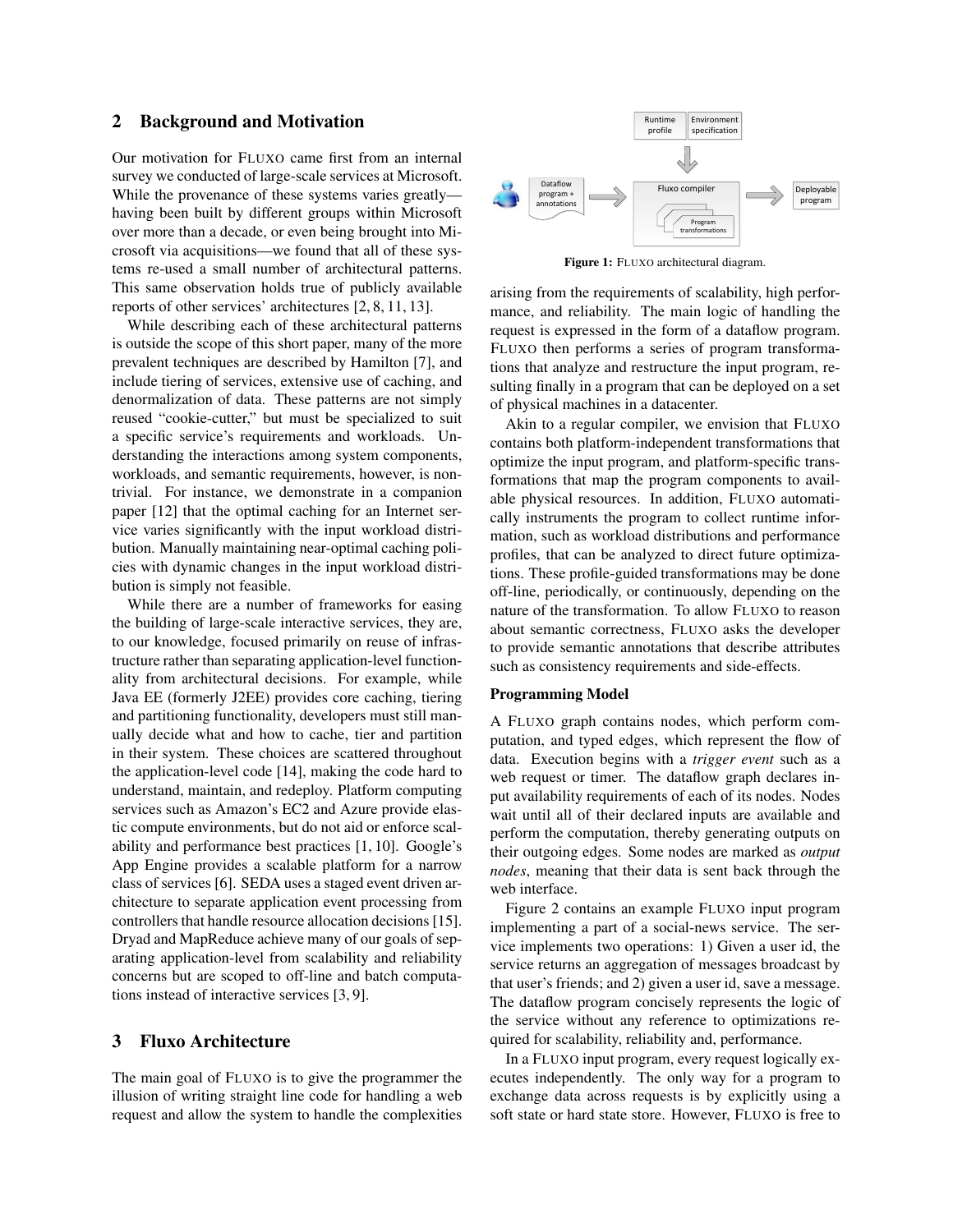

Figure 2: FLUXO example describing a part of a social news service that allows users to broadcast messages to their friends. The service maintains a database of messages broadcast by each user. The service makes a best effort to allow a user to read their own most recent messages, but allows up to 3-minute old reads of messages from friends.

break request isolation as long as the service's semantic requirements are satisfied. In fact, many of our program transformations target cross-request optimizations such as shared caches and batching of common computations.

To simplify the development of FLUXO programs, we provide libraries of reusable components for common tasks such as accessing web services and utilities for manipulating data. Developers may create new components, though FLUXO provides only inter-component optimizations. Existing dataflow-based development frameworks such as Yahoo! Pipes [16] have demonstrated that a wide-variety of services can be built using a small number of standard components.

#### Annotations

In addition to dataflow, FLUXO asks programmers to add annotations to the components. These annotations allow FLUXO to perform transformations of the original dataflow graph without violating the user-intended semantics. In particular, it is important to specify the sideeffects of the computation performed by each component as well as the consistency requirements of the data read by these components. By default, FLUXO assumes that each component is stateless. Components that are stateful are marked with a volatile annotation. The annotation contains a time parameter that specifies the maximum allowed staleness of the data read. For example, a volatile $\langle 0 \rangle$  annotation means that component requires the most recent version of the state. In Figure 2, the program requires an up-to-date version of the user's edits but allows the edits of the user's friends to be stale by 3 minutes. Similarly, the set of friends for a given user can be stale by 5 hours. In addition, components that modify state need to be annotated specifying whether the updates performed are idempotent or not. This anno-



Figure 3: Wrapping a node with a cache

tation provides FLUXO the flexibility to retry the update on failures. While most annotations are specified percomponent, some annotations are program-wide: for example a *closed-world* annotation may specify that external events cannot modify component behaviors, permitting more aggressive optimizations.

## Fault Model

The FLUXO environment assumes that there is an underlying hardware management infrastructure that is responsible for managing the availability of machines, similar to today's utility computing environments [1, 10]. This infrastructure, however, does not need to ensure that the application itself is fault-tolerant. That responsibility, in FLUXO, falls onto the compilation and optimization policies. For example, one part of the compilation process is responsible for replication of component nodes to provide availability in the face of machine failures.

#### Storage and Consistency Model

Given the proliferation of cloud storage services, FLUXO does not implement its own storage model. However, FLUXO does require programmers to mark nodes with side-effects, as shown above. Currently, FLUXO assumes that the underlying storage-service provides strong consistency semantics for updates performed within a given dataflow component.



Figure 4: Pre-computing all possible outputs of nodes B and C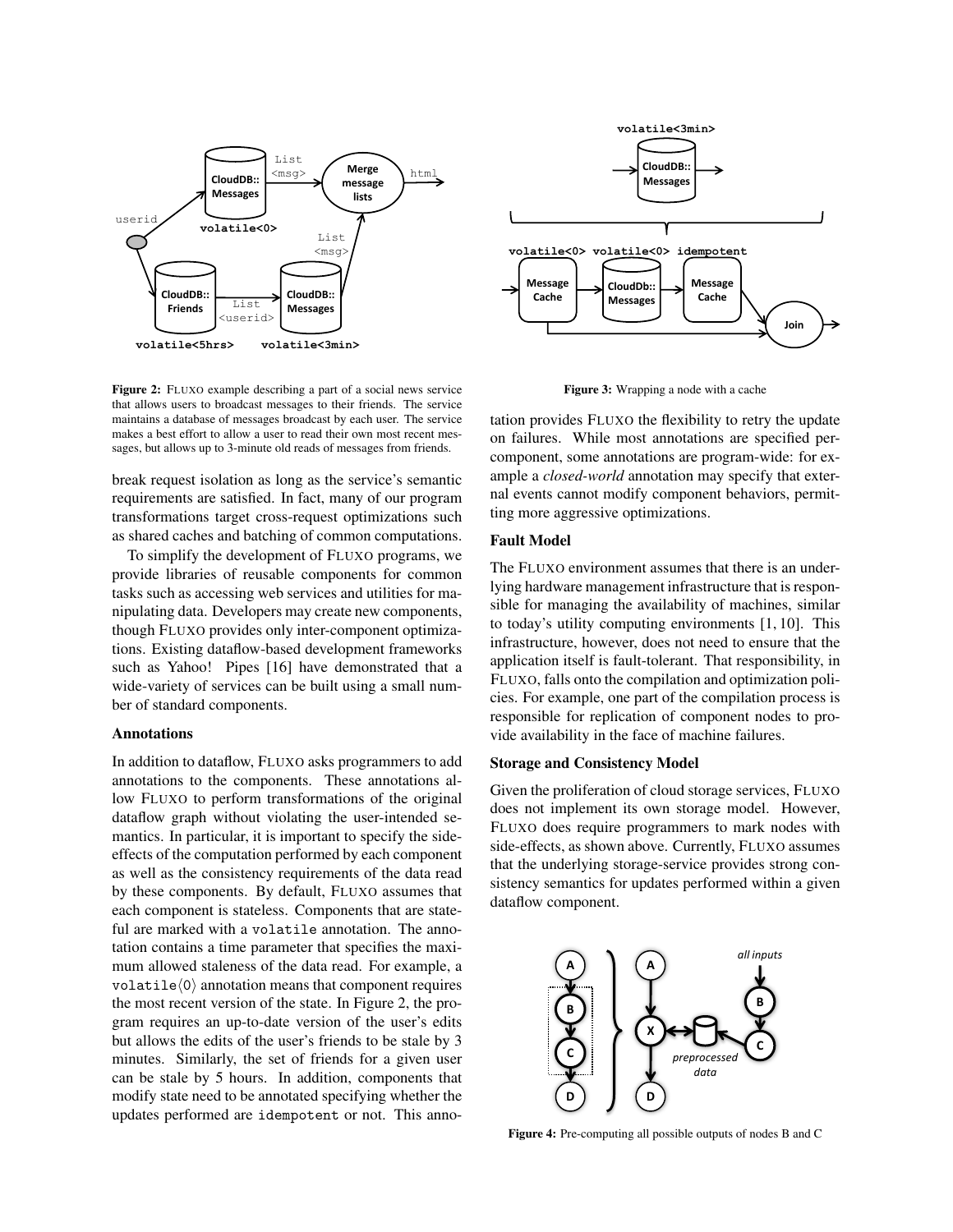

Figure 5: Post-computing all possible outputs of nodes B and C

## 4 Example Optimizations

The optimizations we consider below target various improvements to overall service latency. These optimizations may be applied based on heuristic analyses, simulation-based analysis, or numerical or queueing models. Each analysis style has its benefits and drawbacks. In general, encoding heuristics based on current practices is straightforward, though not necessarily robust. Simulation-based analysis provides the most accurate analysis of optimization choices [12], but may be computationally intensive. In contrast, numerical and queuing models are often fast, but their abstractions can reduce accuracy.

#### 4.1 Automatic Cache Insertion

The backends of todays Internet services rely heavily on caching at various layers both to provide faster service to common requests and to reduce load on back-end components. In the context of a large-scale Internet service, a cache wraps around the computation and/or I/O performed by one or more components or tiers of the system. For performance, cache contents are usually stored in memory, making them an expensive and scarce resource.

Cache placement is especially challenging given the diversity of workloads handled by widely deployed Internet services such as Hotmail, Live Search, Google Maps, Facebook, and Flickr. To receive the optimal benefit, a cache must be placed with careful comparison of incoming workload distributions, cached data sizes, consistency requirements, component performance, and



Figure 6: Spreading computation of nodes B and C across machines



Figure 7: Node  $B$  is replicated for fault tolerance. The degree of replication is determined by observed resource requirements and failure rates, as well as reliability targets.

many other issues.

Figure 3 shows a dataflow transformation that adds a cache around a component. The volatile annotations in the dataflow components constrain the design of caching policies to satisfy the specified consistency requirements. In particular, FLUXO infers that the entries in the Edits cache are valid for at least 3 minutes. Moreover, if the graph contains a *close-world* annotation, FLUXO controls all updates to the Edits database. Thus, a cache entry needs to be invalidated only on an update to that entry. Similarly, if a component is stateless, then FLUXO can cache the results of the computations for an arbitrary amount of time, limited only by the opportunity cost of using the cache memory for other viable requests.

The purpose of automatic cache insertion is to determine which node(s) in the dataflow graph should be wrapped with caches. The analysis must estimate the potential performance benefits of cache locations from workload distributions, component performance profiles, and data sizes. The data for the analysis can be automatically culled from runtime instrumentations inserted by FLUXO. One implementation of this analysis is a search through a large state space of possible caching options, where each option is evaluated through a simulation. This simulation technique provides an accurate representation of the inter-dependencies between caches, workloads and component performance profiles; though the cost of exploring a large configuration space solely through simulation is too great to be practical for large programs [12].

#### 4.2 Pre- and post-computation

A second technique used to speed the latency of client requests is to move computation and I/O out of the critical path using pre-computation or post-computation of expensive stages of request processing. Pre-computation is equivalent to 1) identifying the ideal entries in a "cache," 2) pre-filling these entries in a "cache" and, 3) automatically updating the cache to prevent staleness. Figure 4 shows an example of pre-computation. The precomputation is done offline, where the space of potential